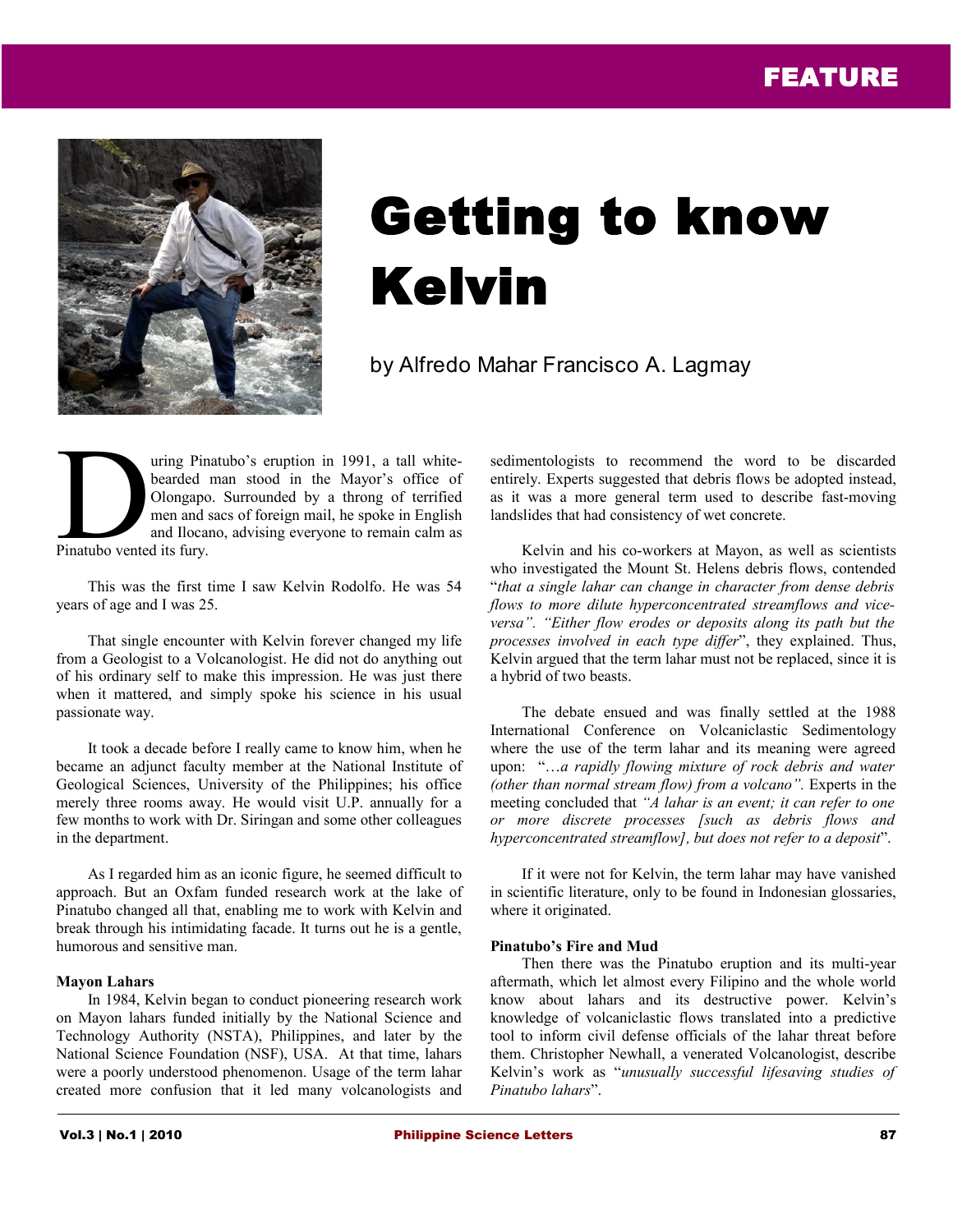

Pre-Nov. 30 drainages, dike breaches, and 2006 lahar deposits. The white house icons are the communities devasted by the 2006 lahars and the white numbers are minutes of travel time to each location from the source (Paguican EMR, Lagmay AMF, Rodolfo KS, Rodolfo RS, Tengonciang AMP, Lapus MR, Baliatan EG, Obille EC Jr. Extreme rainfall-induced lahars and dike breaching, 30 November 2006, Mayon Volcano, Philippines. Bulletin of Volcanology 2009; 71:845-857).

For his fundamental characterization of volcanic debris flows in both Mayon and Pinatubo, the countless lives that have been saved, and his often controversial views on key issues that underlie the politics of disaster science, Kelvin Rodolfo became a byword of the term lahar. His stature in international scientific circles is reflected in his selection as author on lahar hazards in the Encyclopedia of Volcanoes, the only Filipino given that honor. The book summarizes the current state of knowledge on volcanoes with each chapter written by the foremost world expert on a specific volcanic process.

#### **Reunited with Mayon**

Lahars keep coming as rains fall in humid tropics. In November of 2006, rain-triggered lahars devastated communities at the slopes of Mayon volcano when typhoon Durian made landfall in Albay. Kelvin rushed to the Philippines in 2007 under the Balik Scientist Program of the Department of Science and Technology (DOST) to study the lethal 2006 Mayon lahars with us. He was exceptionally delighted as he was coming back to the volcano he first loved. We were even more delighted by his presence.

Now I understand when at Pinatubo, he would say, "*The flimsy, graft-ridden containment dikes will not withstand the erosive power of lahar and to build them is like feeding lahar candy. You are only building for the people, a false assurance of their safety*". It came as no surprise to our field team that all devastated communities on the slopes of Mayon had breached dikes upstream (see Figure). Kelvin's unheeded advice more than two decades past caused the 1266 deaths in the lahar ravaged barangays of Guinobatan, Camalig, Daraga, Bonga, Padang and Basud in Albay Province.

#### **Remembering Cabalantian**

Each time we saw a breached dike at Mayon, he would remind us of Cabalantian, a barangay of some ten thousand souls in Bacolor, Pampanga, which was devastated by lahars. As strong rains brought by typhoon Mameng battered the area in the early morning of October 1, 1995, the one kilometer stretch of the Gugu Dike breached. According to compiled reports by the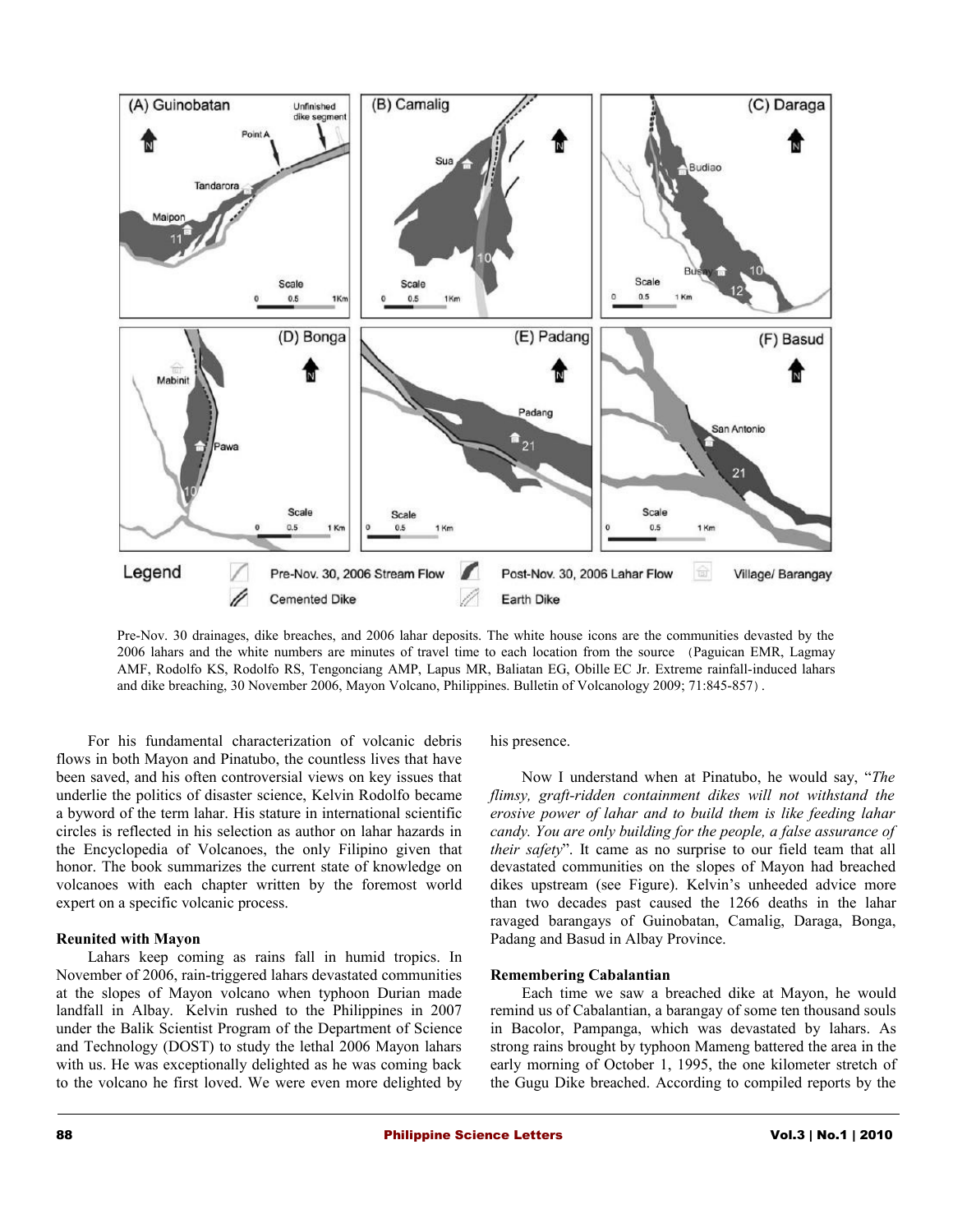Philippine Inquirer, "*Villagers tried to leave but the route to San Fernando, Pampanga was blocked by floodwaters. Residents were marooned on roofs for four days with lahar flows as high as 20 feet* (6.1 meters) *reaching Cabalantian".* About 100 persons died or disappeared in the tragedy, but the actual death toll remains controversial.

"*To this day, no one is accountable for the many deaths in Cabalantian*", Kelvin laments. Never learning from past lessons, the Gugu dike had breached 3 times, each instance repaired at enormous cost. In 1995, Kelvin published his book, "Pinatubo and the Politics of Lahar", which won the National Book Award the same year, a fitting reminder of the Cabalantian Tragedy.

## **A Seasoned Fighter**

Kelvin is a veteran fighter, one who has fought many bouts with politicians and scientists in the risk management arena. His latest and ongoing battle is in Bataan, with pen and paper in hand, he defends the province against aggressive moves to reactivate the mothballed nuclear power plant. Old and gray but still strong, he refuses to lay down his arms. He wears his boots even at past 70 years of age to join our field works on Natib Volcano and its vicious sister, Pinatubo.

Kelvin has also mainly been involved in the study of ground subsidence, where he reports alarming rates of as much as 6.1 cm/year decrease in surface elevation of the Kamanava area. The phenomenon "*is mostly due to excessive groundwater extraction*", he said.

Compounded by relative sea-level rise and worsening rains, Kelvin saw well in advance of the Ondoy disaster, the worsening flood problem of Metro Manila. This is the bigger fight that he fights - Global Warming.

Kelvin's main frustration is that his data, if judged inconvenient by government entities, get trivialized, distorted and disregarded. *"Because of this attitude, the people have suffered*", he said. If only his knowledge made it to the engineer's table or to a structure in the field, then his faith in science would have reaped its reward and he can finally hang his gloves on the wall to retire blissfully. As yet, he desires to come back in 2010 under the Balik Scientist Program to study the flooding problem in Metro Manila.

#### **Revered Mentor**

Dr. Rodolfo is an adept advocate and interpreter of science, and enjoys teaching the general public. "*There are few things more rewarding than this: Studying an interesting, complex geological phenomenon well enough to understand it, and finally learning how to teach it properly. When you succeed, the reward is the look of comprehension in students' eyes*", he said.

He has expended much of his energy in undergraduate teaching. Each year, graduating University of Illinois at Chicago (UIC) seniors select ten professors to receive the "Silver Circle UIC Award for Excellence in Teaching". Many of the UIC's more than 2,000 faculty members never get the award; Kelvin won it five times in 1974, 1977, 1984, 1989, and 1994. In 1989, the UIC Faculty designed and enacted its own Excellence in Teaching Award and made him the first recipient from Liberal Arts and Sciences, the largest College.

Kelvin has trained many Filipino scientists including several that obtained their M.Sc. degrees at UIC, among them Dr. Renato Solidum, Director of the Philippine Institute of Volcanology and Seismology, and Dr. Carlo Arcilla, Director of the National Institute of Geological Sciences at UP Diliman. At NIGS, he also served as Reader or Co-adviser to many M.Sc. students.

Even if he is not a member of many students' thesis committees, he willingly sits down with them, not only to help improve the thesis through tedious editing, but to improve the student's skills in scientific writing and illustration as well. The Manila Observatory of Ateneo de Manila has expressed their desire for him to guide their graduate students as well. He continues to teach at the UP-NIGS as adjunct professor and for the Honors College at UIC as Professor Emeritus, for the last three years, courses on hazard mitigation, Peak Oil, and climate change.

## **Academic Career and Research Contributions**

After graduating from UP Diliman in 1958, he worked for two years as a petroleum exploration geologist in Luzon, Cebu and Mindanao, and has been an interested observer of the petroleum industry ever since. He earned his Master of Science and Ph.D. degrees at the University of Southern California from 1960 to 1967, and rose from Instructor to Professor at the University of Illinois at Chicago.

Kelvin's first major contribution to international geology began in 1964 when he was a shipboard scientist on the USS PIONEER, the NOAA participant in the UN–sponsored International Indian Ocean Expedition. On that cruise, he gathered submarine data in the Andaman Basin between The Indian-owned Andaman and Nicobar Islands, Burma, the Malay Peninsula, and Sumatra. His 1967 doctoral dissertation anticipated the plate tectonic revolution that only broke into geological consciousness a year later. Purely from his empirical evidence, unguided by the plate-tectonic model to come, he correctly described how Andaman Basin was formed by the "seafloor spreading" that broke the crust and split it open, moving the Andaman Islands away from the Malay peninsula.

Kelvin's dissertation, published by the GSA Bulletin in 1969, was praised for its scientific foresight and earned him an invitation to the first international Penrose Conference hosted by the Geological Society of America. He describes that conference as "*the most exciting event in the young life of a fledging scientist*", as the younger geologists and geophysicists vigorously expounded the details of the new theory for